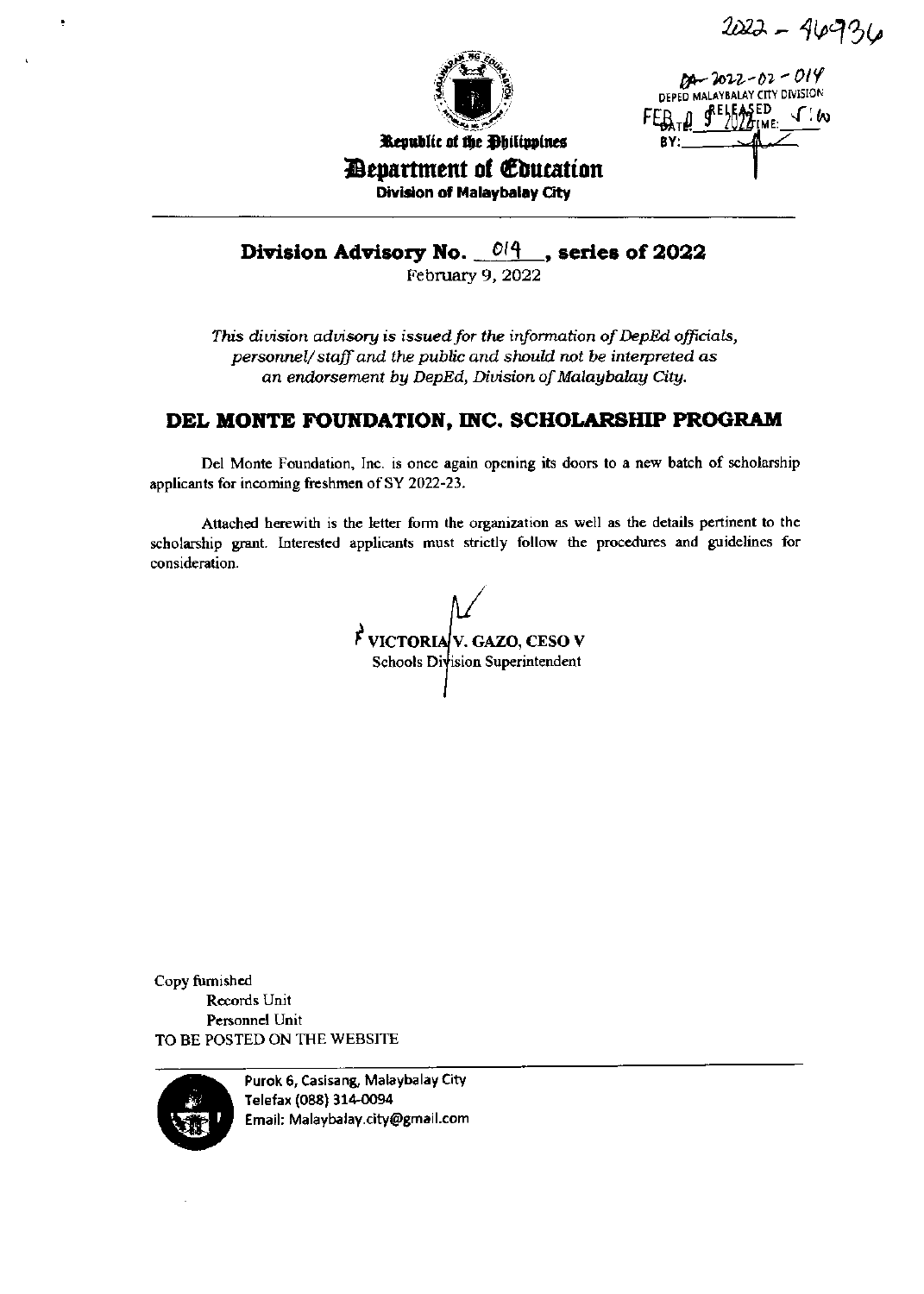

January 3, 2022

\-IC'TORIA \. CAZO, PhD, CESO \ Sehools Division Superintendent DepEd - Division of Malaybalay City

Dear Dr. Gazo,

I am pleased to inform you that Del Monte Foundation, Inc. (DMFI) is now accepting applicants for its Scholarship Program for SY 2022-23. The scholarship is open to incoming first year college students who shall take agriculture, engineering, finance or sciences-relatcd courses. Relative to this, may I request for an official endorsement from your office to senior high schools in the Division of Malaybalay City? Qualifying exams will be in March with the specific dates and venues to be announced later.

Interested applicants must fill-out online application form at https://Dcl Monte Foundation College Scholarship Application Form 2022. Deadline is on February 19, 2022.

Rcst assued that during the examination schedule, health protocols will be followed such as weanng of face mask at all times and availability of a hand washing facility with hand soap/sanitizers at thc venue. Only those who can present his/her vaccination card may take the exam. Exam proper will be conducted in batches of 50 students per batch to implement social distancing requirements consistent with the latest IATF and Department of Health guidelines. We shall also ensure that their ingress and egress at the venue is paced to ensure everyone's safety. At the end of cach batch, all examinees will also be reminded to go home immediately and avoid loitering in the venue grounds.

For questions, you may email us at dmfi.scholarship@gmail.com or call/text Bam Botavara. Scholarships Coordinator, at mobile number 09175420942.

We look forward to our continuing partnership as we endeavor to provide assistance to deserving youth in these challenging times. Thank you very much.

For God & country

 $\mathcal{A}$ Ma,/ Bella Victoria G, Quimpo Executive Director